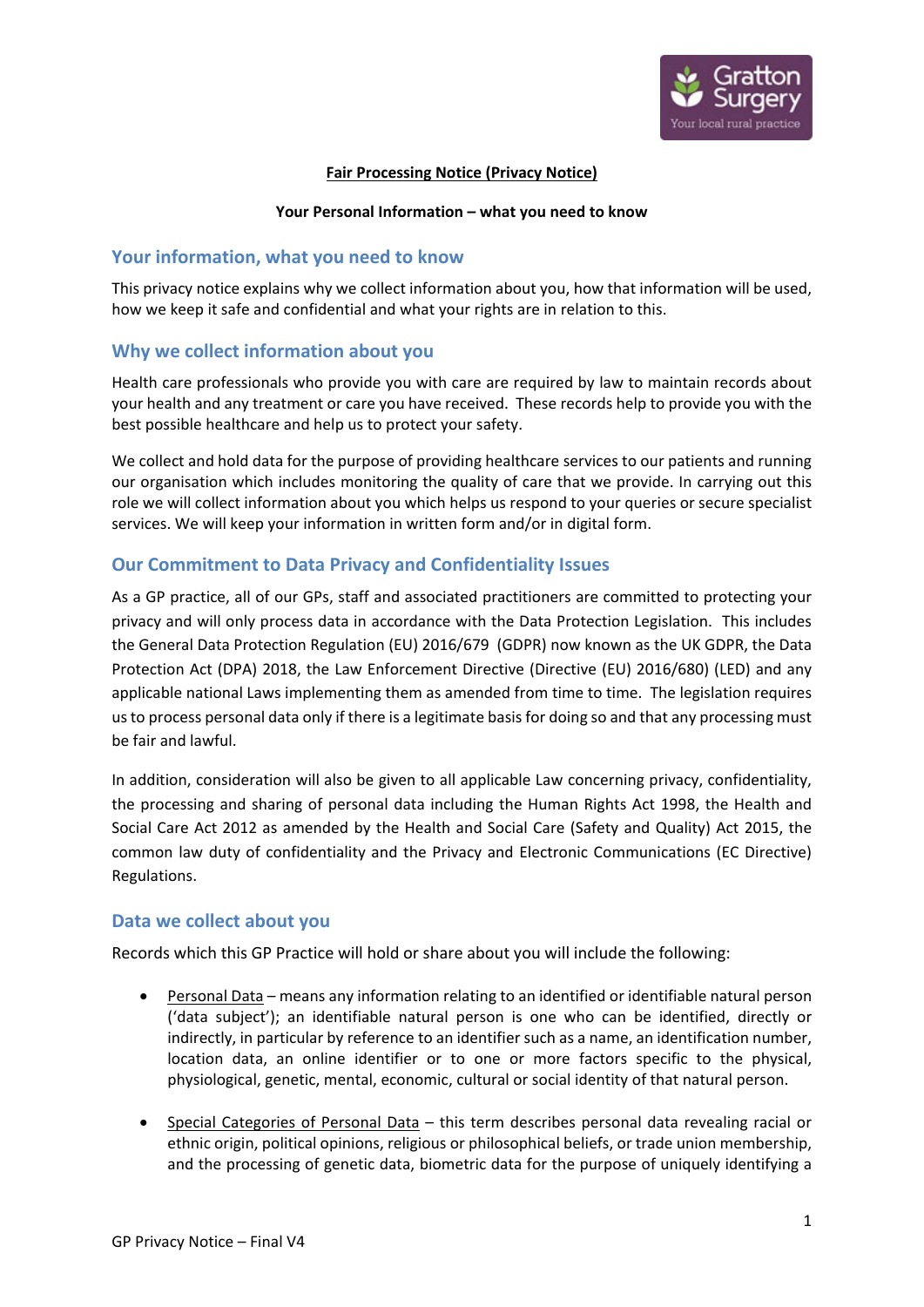

natural person, data concerning health or data concerning a natural person's sex life or sexual orientation.

- Confidential Patient Information this term describes information or data relating to their health and other matters disclosed to another (e.g. patient to clinician) in circumstances where it is reasonable to expect that the information will be held in confidence. Including both information 'given in confidence' and 'that which is owed a duty of confidence'. As described in the Confidentiality: NHS code of Practice: Department of Health guidance on confidentiality 2003.
- Pseudonymised The process of distinguishing individuals in a dataset by using a unique identifier which does not reveal their 'real world' identity.
- Anonymised Data in a form that does not identify individuals and where identification through its combination with other data is not likely to take place
- Aggregated Statistical data about several individuals that has been combined to show general trends or values without identifying individuals within the data.

## **How we use your information**

Improvements in information technology are also making it possible for us to share data with other healthcare organisations for the purpose of providing you, your family and your community with better care. For example it is possible for healthcare professionals in other services to access your record with or without your permission when the practice is closed. Where your record is accessed without your permission it is necessary for them to have a legitimate basis in law. This is explained further in the Local Information Sharing at Appendix A.

Whenever you use a health or care service, such as attending Accident & Emergency or using Community Care services, important information about you is collected in a patient record for that service. Collecting this information helps to ensure you get the best possible care and treatment.

The information collected about you when you use these services can also be used and provided to other organisations for purposes beyond your individual care, for instance to help with:

- improving the quality and standards of care provided by the service
- research into the development of new treatments and care pathways
- preventing illness and diseases
- monitoring safety
- planning services
- risk stratification
- Population Health Management

This may only take place when there is a clear legal basis to use this information. All these uses help to provide better health and care for you, your family and future generations. Confidential patient information about your health and care is only used like this where allowed by law or with consent.

Pseudonymised or anonymised data is generally used for research and planning so that you cannot be identified.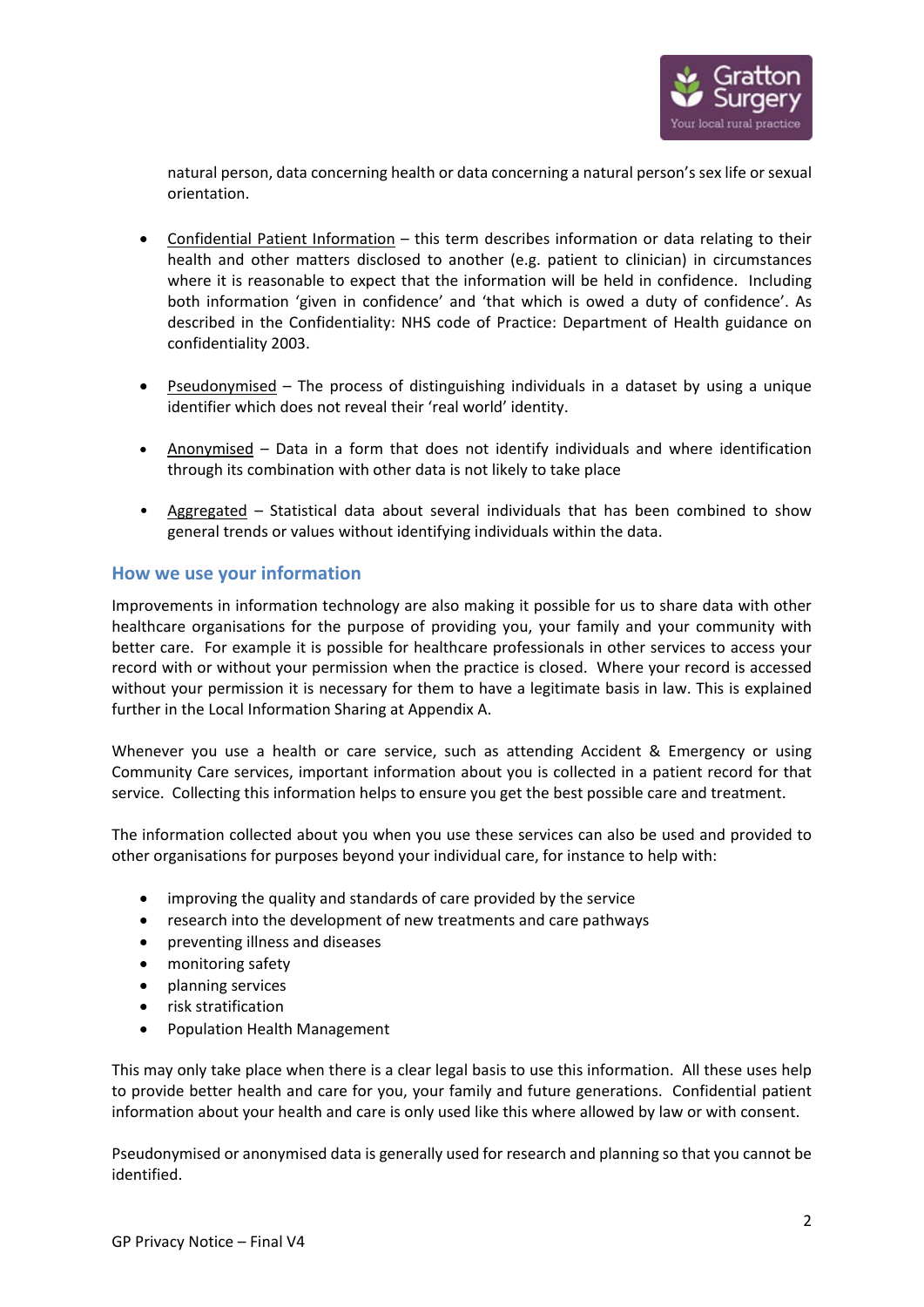

# *A full list of details including the legal basis, any Data Processor involvement and the purposes for processing information can be found in Appendix A.*

# **How long do we hold information for?**

All records held by the Practice will be kept for the duration specified by national guidance from [NHS](https://www.nhsx.nhs.uk/information-governance/guidance/records-management-code/)  [Digital, Health and Social Care Records Code of Practice.](https://www.nhsx.nhs.uk/information-governance/guidance/records-management-code/) Once information that we hold has been identified for destruction it will be disposed of in the most appropriate way for the type of information it is. Personal confidential and commercially confidential information will be disposed of by approved and secure confidential waste procedures. We keep a record of retention schedules within our information asset registers, in line with the Records Management Code of Practice for Health and Social Care 2021.

# **Individuals Rights under GDPR**

Under GDPR 2016 the Law provides the following rights for individuals. The NHS upholds these rights in a number of ways.

- 1. The right to be informed
- 2. The right of access
- 3. The right to rectification
- 4. The right to erasure (not an absolute right) only applies in certain circumstances
- 5. The right to restrict processing
- 6. The right to data portability
- 7. The right to object
- 8. Rights in relation to automated decision making and profiling.

## **Your right to opt out of data sharing and processing**

The NHS Constitution states 'You have a right to request that your personal and confidential information is not used beyond your own care and treatment and to have your objections considered'.

#### **Type 1 Opt Out**

This is an objection that prevents an individual's personal confidential information from being shared outside of their general practice except when it is being used for the purposes of their individual direct care, or in particular circumstances required by law, such as a public health emergency like an outbreak of a pandemic disease. If patients wish to apply a Type 1 Opt Out to their record they should make their wishes know to the practice manager.

#### **National data opt-out**

The national data opt-out was introduced on 25 May 2018, enabling patients to opt-out from the use of their data for research or planning purposes, in line with the recommendations of the National Data Guardian in her Review of Data Security, Consent and Opt-Outs.

The national data opt-out replaces the previous 'type 2' opt-out, which required NHS Digital not to use a patient's confidential patient information for purposes beyond their individual care. Any patient that had a type 2 opt-out recorded on or before 11 October 2018 has had it automatically converted to a national data opt-out. Those aged 13 or over were sent a letter giving them more information and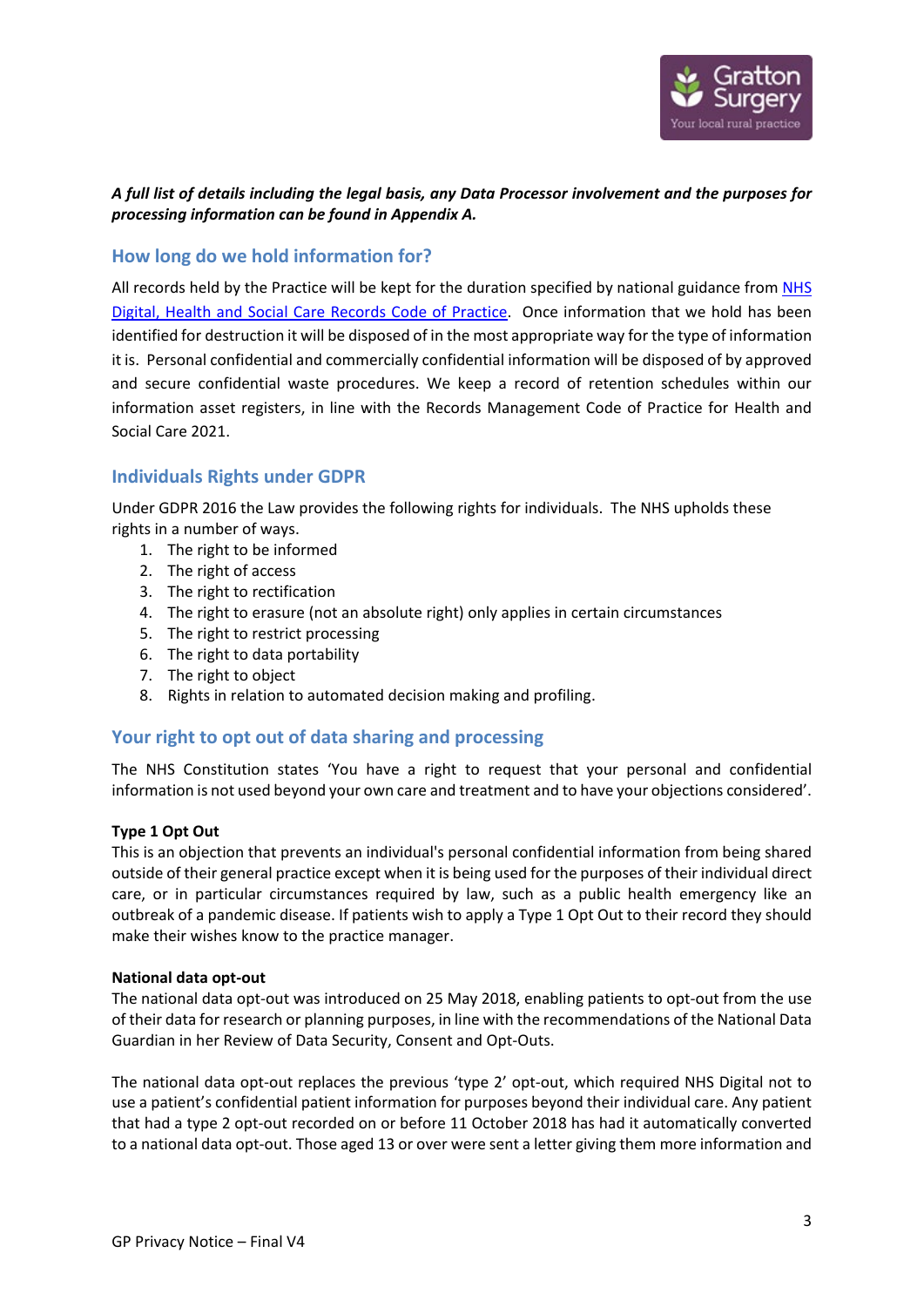

a leaflet explaining the national data opt-out. For more information go to National data opt out [programme](https://digital.nhs.uk/services/national-data-opt-out-programme) 

To find out more or to register your choice to opt out, please visi[t www.nhs.uk/your-nhs-data-matters.](http://www.nhs.uk/your-nhs-data-matters)

On this web page you will:

- See what is meant by confidential patient information
- Find examples of when confidential patient information is used for individual care and examples of when it is used for purposes beyond individual care
- Find out more about the benefits of sharing data
- Understand more about who uses the data
- Find out how your data is protected
- Be able to access the system to view, set or change your opt-out setting
- Find the contact telephone number if you want to know any more or to set/change your opt-out by phone
- See the situations where the opt-out will not apply

## **Right of Access to your information (Subject Access Request)**

Under Data Protection Legislation everybody has the right have of access to, or request a copy of, information we hold that can identify them, this includes medical records. There are some safeguards regarding what patients will have access to and they may find information has been redacted or removed for the following reasons;

- It may be deemed to risk causing harm to the patient or others
- The information within the record may relate to third parties who are entitled to their confidentiality, or who have not given their permission for the information to be shared.

Patients do not need to give a reason to see their data. And requests can be made verbally or in writing. Although we may ask them to complete a form in order that we can ensure that they have the correct information required.

Where multiple copies of the same information is requested the surgery may charge a reasonable fee for the additional copies.

Patients will need to provide proof of identity to receive this information.

Patients may also request to have online access to their data, they may do this via the [NHS APP,](https://help.login.nhs.uk/setupnhslogin/#where-you-can-use-nhs-login) or via the practices system. If you would like to access your GP record online click here https://gratton surgery.nhs.uk.

#### COVID Passport access

Patients may access their Covid passport via th[e link,](https://www.nhs.uk/conditions/coronavirus-covid-19/covid-pass/) the practice cannot provide this document as it is not held in the practice record. If you have any issues gaining access to your Covid Passport or letter you should call: 119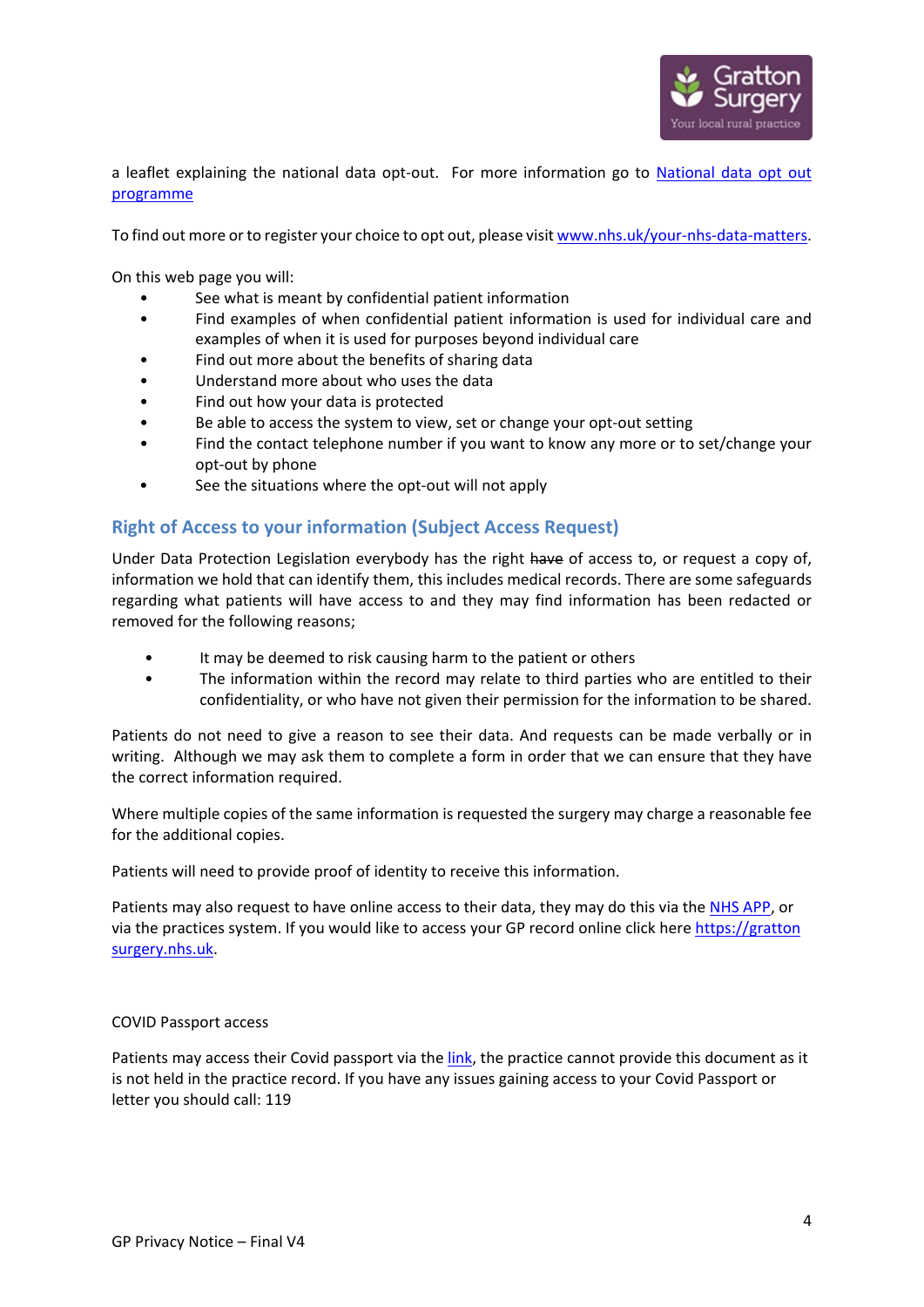

# **Change of Detail**

It is important that you tell the surgery if any of your contact details such as your name or address have changed, or if any of your other contacts details are incorrect including third party emergency contact details. It is important that we are made aware of any changes **immediately** in order that no information is shared in error.

# **Mobile telephone number**

If you provide us with your mobile phone number, we will use this to send you text reminders about your appointments or other health screening information. Please let us know if you do not wish to receive text reminders on your mobile.

## **Email address**

Where you have provided us with your email address, with your consent we will use this to send you information relating to your health and the services we provide. If you do not wish to receive communications by email please let us know.

## **Notification**

Data Protection Legislation requires organisations to register a notification with the Information Commissioner to describe the purposes for which they process personal and sensitive information.

We are registered as a Data Controller and our registration can be viewed online in the public register at: [http://ico.org.uk/what\\_we\\_cover/register\\_of\\_data\\_controllers](http://ico.org.uk/what_we_cover/register_of_data_controllers)

Any changes to this notice will be published on our website and in a prominent area at the Practice.

## **Data Protection Officer**

Should you have any data protection questions or concerns, please contact our Data Protection Officer via the surgery at: agem.dpo@nhs.net

## **What is the right to know?**

The Freedom of Information Act 2000 (FOIA) gives people a general right of access to information held by or on behalf of public authorities, promoting a culture of openness and accountability across the public sector. You can request any non-personal information that the GP Practice holds, that does not fall under an exemption. You may not ask for information that is covered by the Data Protection Legislation under FOIA. However you can request this under a right of access request – see section above 'Access to your information'.

# **Right to Complain**

If you have concerns or are unhappy about any of our services, please contact the Practice Manager, Sarah Butt.

For independent advice about data protection, privacy and data-sharing issues, you can contact: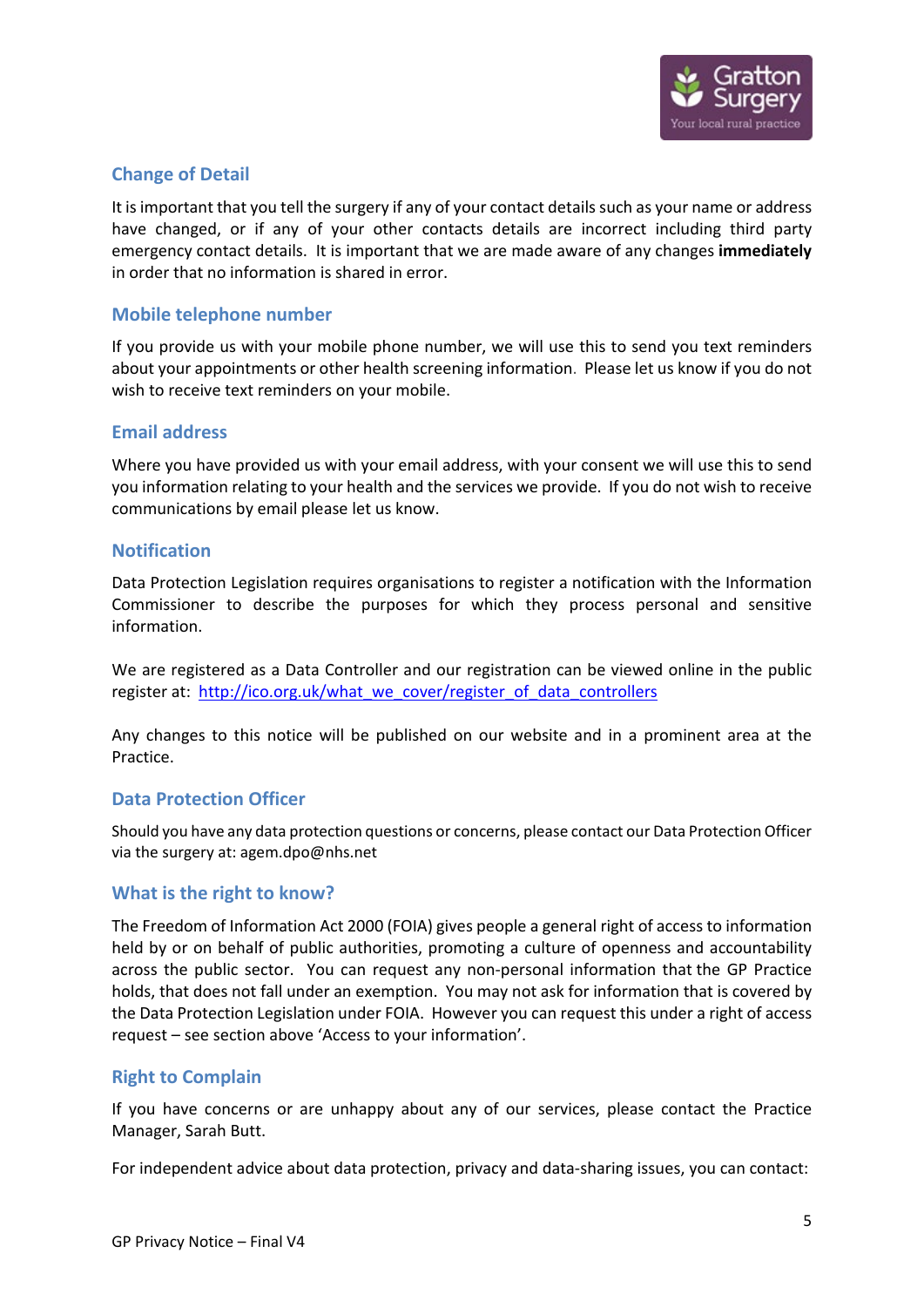

The Information Commissioner Wycliffe House Water Lane Wilmslow Cheshire SK9 5AF

Phone: 0303 123 1113 Website:<https://ico.org.uk/global/contact-us>

# **The NHS Care Record Guarantee**

The NHS Care Record Guarantee for England sets out the rules that govern how patient information is used in the NHS, what control the patient can have over this, the rights individuals have to request copies of their data and how data is protected under Data Protection Legislation. <http://systems.digital.nhs.uk/infogov/links/nhscrg.pdf>

# **The NHS Constitution**

The NHS Constitution establishes the principles and values of the NHS in England. It sets out the rights patients, the public and staff are entitled to. These rights cover how patients access health services, the quality of care you'll receive, the treatments and programs available to you, confidentiality, information and your right to complain if things go wrong. <https://www.gov.uk/government/publications/the-nhs-constitution-for-england>